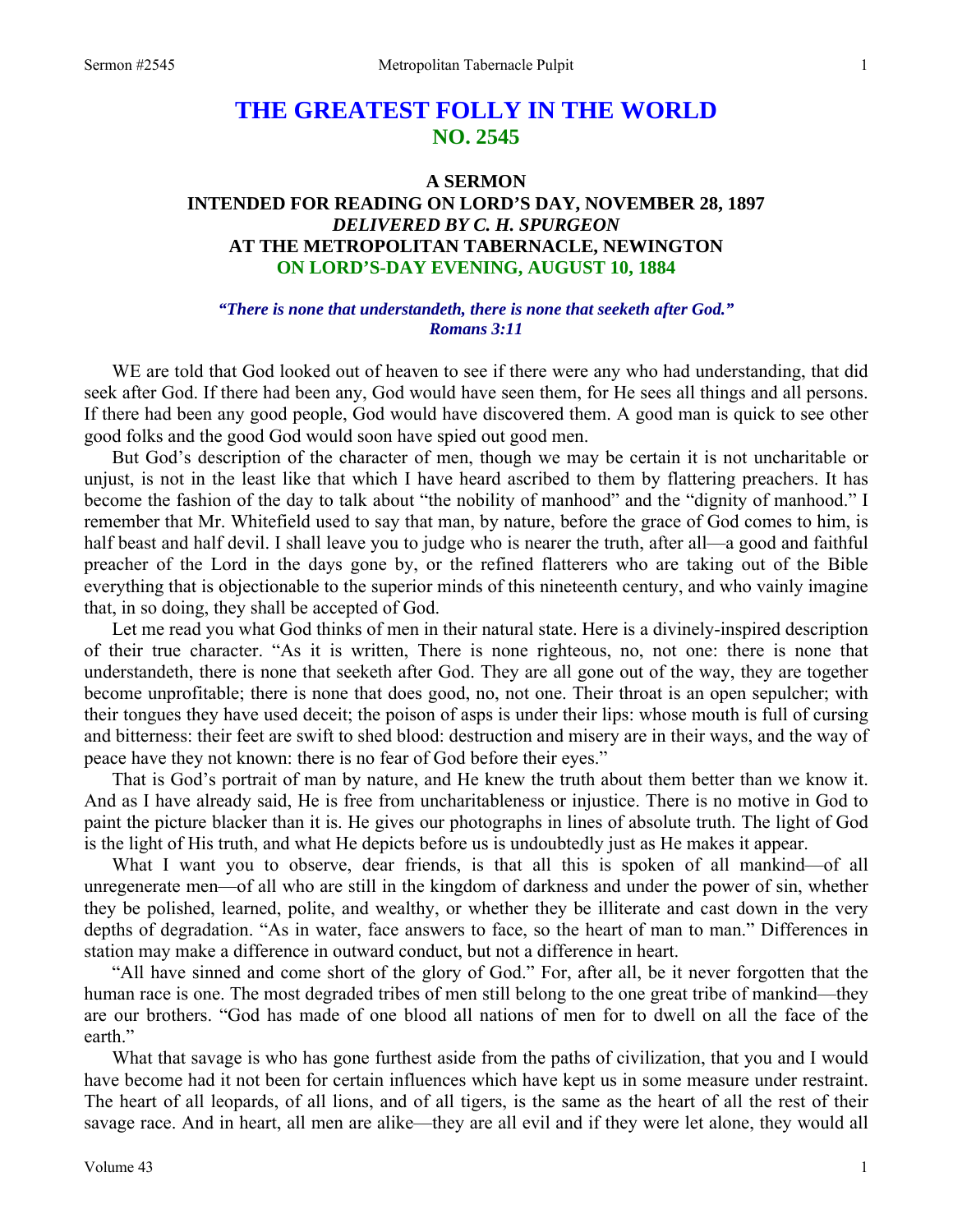go in one direction or another towards a yet greater evil. "All we like sheep have gone astray; we have turned every one to his own way." But we have all wandered away from God.

#### *"Each wandering in a different way, But all the downward road."*

The race is one, there is a solidarity about it, and when God speaks concerning men, He describes the whole race without exception and uses those great all-encompassing, "alls." "They are *all* gone out of the way, they are *together* become unprofitable." And in order that none should escape, He uses the negatives as well as the positives—"There is *none* that doeth good, no, *not one.*"

"Now, why is it," some will ask, "that all men do not run to the same excess of riot? Surely, they cannot all be alike." Yes, there are many persons who go through life with an almost pure morality, yet their heart was always as evil as that of those who have defiled themselves with outward vice, the reason lying in the fact that they were not so much tempted as were those others—they were not brought under the same conditions.

 You and I may fancy that we are a great deal better than other people whom we have known, but if we had been exposed as they have been, if we had been left of God as they have been, we should have become as vile as they. And if we have not fallen into one form of sin which men agree in despising, yet we may have gone further in some other form of sin which is so common that men overlook it, but which is just as black and vile in the sight of God. It is our common habit to judge that sin to be the worst which injures men the most.

 Hence, if you call a man a criminal, his blood is up in a moment—he will not allow you to do that. Yet a criminal is a person who has offended against man. If you call him a sinner, he says, "Oh, yes! Of course, we are all sinners." That does not seem to be, in his eyes, at all a severe charge, because it is *only* an offense against God! And this shows how completely our hearts are turned upside down and how our judgment is perverted. Else we should at once think it a far greater offense to do dishonor to the great King and Lord of all than to do wrong towards our fellow men. We judge not as we ought and hence some of us who may wrap ourselves up in the filthy rags of our self-righteousness may, after all, be just as bad at heart as the sinner whom we despise. Ay, that very despising of another is in itself a grave offense against the infinite graciousness of the God who has borne with us in our loathsome pride.

 It is true, then—I am not going to prove it, I am not going to dwell longer upon it—but it is true that we have all gone aside from God and turned away from the path of holiness. "There is none that doeth good, no, not one." If any differ from this, I would recommend them not to dispute with God. If any still say, "It is not so," I will not contend with them—it is not my statement, it is God's. He has said it and as God has drawn man's likeness, it is not for you or for me to cavil at it, for it must be so. Better far that we should humble ourselves before the all-seeing God and seek to be healed of this desperate disease which in His loving truthfulness He here exposes to our gaze.

 Now let us come to the text. "There is none that understandeth, there is none that seeketh after God." And first, I want to show you that *not to seek after God, argues a lack of understanding—*"There is none that understandeth, there is none that seeketh after God." The two sentences are parallel and explanatory to one another. Secondly, *this want of understanding is very common and takes many forms.* Thirdly*, this lack of understanding ought to be removed.* Let us pray that it may be removed in the case of any who are suffering from it.

**I.** So, first, may the Spirit of God help me to speak upon this truth, THAT NOT TO SEEK AFTER GOD, ARGUES A WANT OF UNDERSTANDING.

 Come, you thoughtful people, you who want to be right, I wish to speak with you as a brother would speak, as one who anxiously desires that you should prove truly wise in this life and make the best of it by preparing for the life that is to come.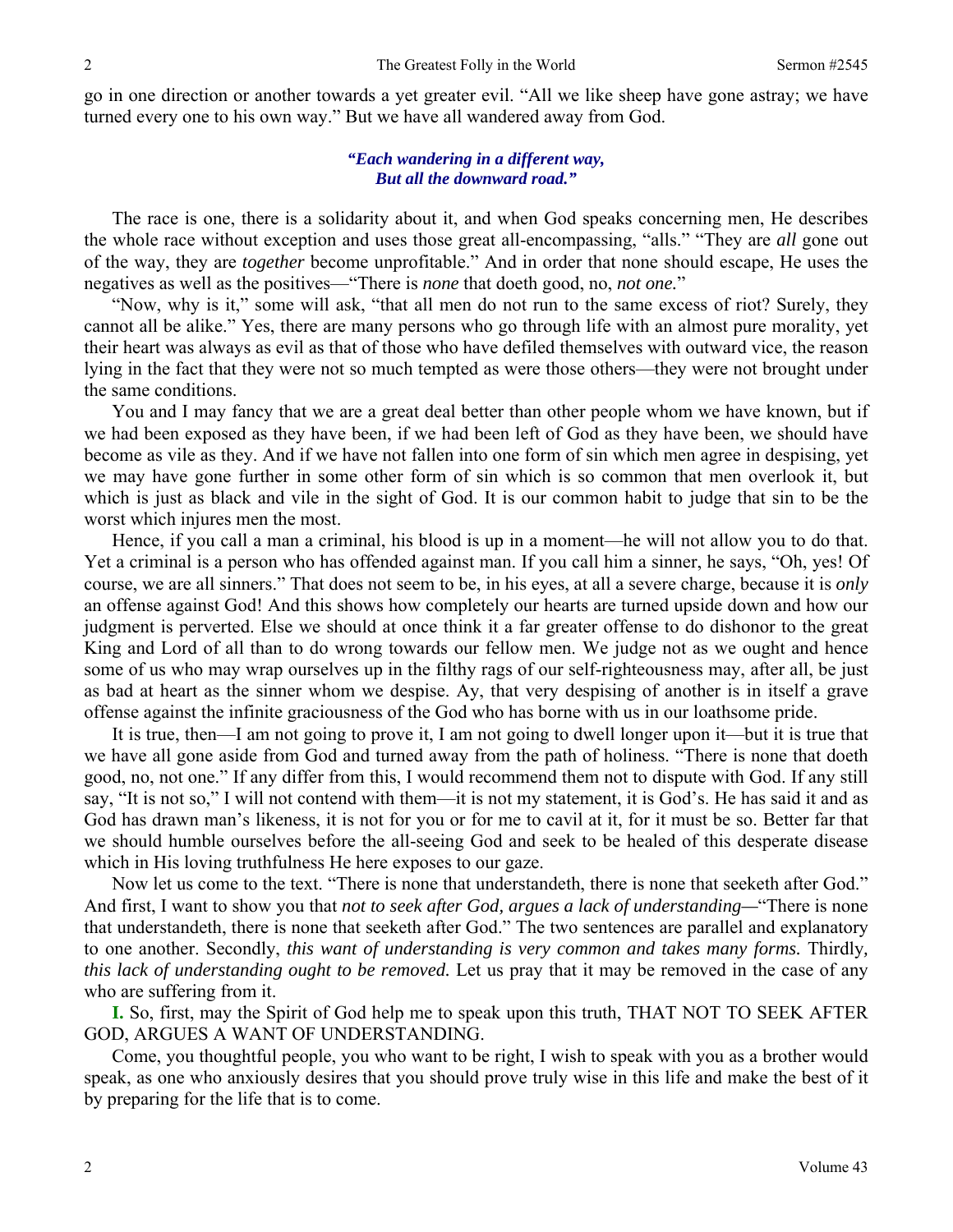First, let me remind you that if you do not seek after God, *you miss the great end of your being.* God has made you and the purpose of your making lies within Himself. We may say to God, concerning all men, as the elders in the Revelation said concerning all things that He has made, "For thy pleasure they are and were created."

 If you make a thing, you do so in order that it may serve a certain end—there is some object which you have in view, and if it does not answer your purpose, you put it aside, for you feel that it is a failure. Why, you would not keep a horse if it did not labor for you! You would not even let a dog live in your house if it did not fawn upon you, or in some way recognize that it ought to love and serve you.

 And when God made us men, He intended that we should serve Him, He meant that we should find our happiness in doing His will. And He has so formed us that if we do not glorify Him, we do not really enjoy life. If we are not holy, we are not happy. I thank my Lord for that kind tenderness which constituted things after this blessed fashion.

 O man, would you miss the object of your being? Would you be designed for a certain purpose and then, after all, prove to be a failure? Oh, I pray that this may not be the case with you! Surely, if you do willingly allow it to be so, and therefore, you do not seek after God, it is because you have no understanding.

 Again, he who does not seek after God *neglects his highest duty.* Every honest man wishes to discharge his debts. A right-minded man will not lie under liabilities longer than he can help. He wishes to do what is expected of him in the position he occupies. Now, it must be the first duty of a creature to know, to love, and to reverence its Creator. Man is such a singular being, so fearfully and wonderfully made by the skill and power of God, that he ought, as a creature, at once acknowledge the wisdom and might displayed in his creation. It is his bounden duty to do so.

 Besides, we are daily fed by God's bounty. We are clothed by His charity, we are nurtured by His lovingkindness, we are constantly sustained by His power—and for all these reasons we ought to serve Him. It is the first obligation that we have. Shall not a servant obey his master? Shall not a child reverence his father? And shall not we, indebted as we are to our Lord, overwhelmed with obligation to Him, see to this first and primary duty of our being and seek after the God to whom we owe so much? If we do not, we act most foolishly, and prove that we have no understanding.

 Further, the man who does not seek after God *loses his truest life.* They who seek after God, by his grace, live in a higher sphere than others do. They have truer enjoyments and deeper delights than those which fall to the share of others. He who seeks God, through Christ, by the aid of the Holy Spirit, receives a new and diviner life than belongs by nature to the fallen sons of men. You, who are unconverted may not believe it, but we dare to affirm, and we are honest witnesses, that there is a life which God alone can give to men, which is far more exalted above the ordinary life of human beings than a man's life is above that of an ox.

 There is a heavenly sphere in which the spiritual move, which makes them greater and more noble beings than they could have been apart from God. Oh, my friend, if you are without God, what are you but an impotent rebel against the goodness of His majesty? But if you have found God in Christ, what are you then? You are His child, His heir, a partaker of His nature, indwelt by His Spirit, preserved by His power, and destined to an immortality of glory like that of the Lord Himself.

 Can you bear the thought of missing all this blessing? O man, if there were but a bare possibility of securing this boon, I would recommend you try to obtain it. But, inasmuch as thousands bear witness that this privilege is a matter of fact to them, you will be indeed without understanding if you do not seek after God and keep on seeking till you find Him!

 Yet further, he who does not seek after God *foregoes the highest form of strength.* There is no power anywhere but the power of God. All the forces of nature, of which some talk so much, are but the everpresent Deity working according to certain rules of His own making. There is not a leaf that falls trembling from the tree in autumn but the Lord supplies the force that draws that leaf to the ground. God's own power, emanating from Himself, keeps everything in the universe as it is. If, therefore, I can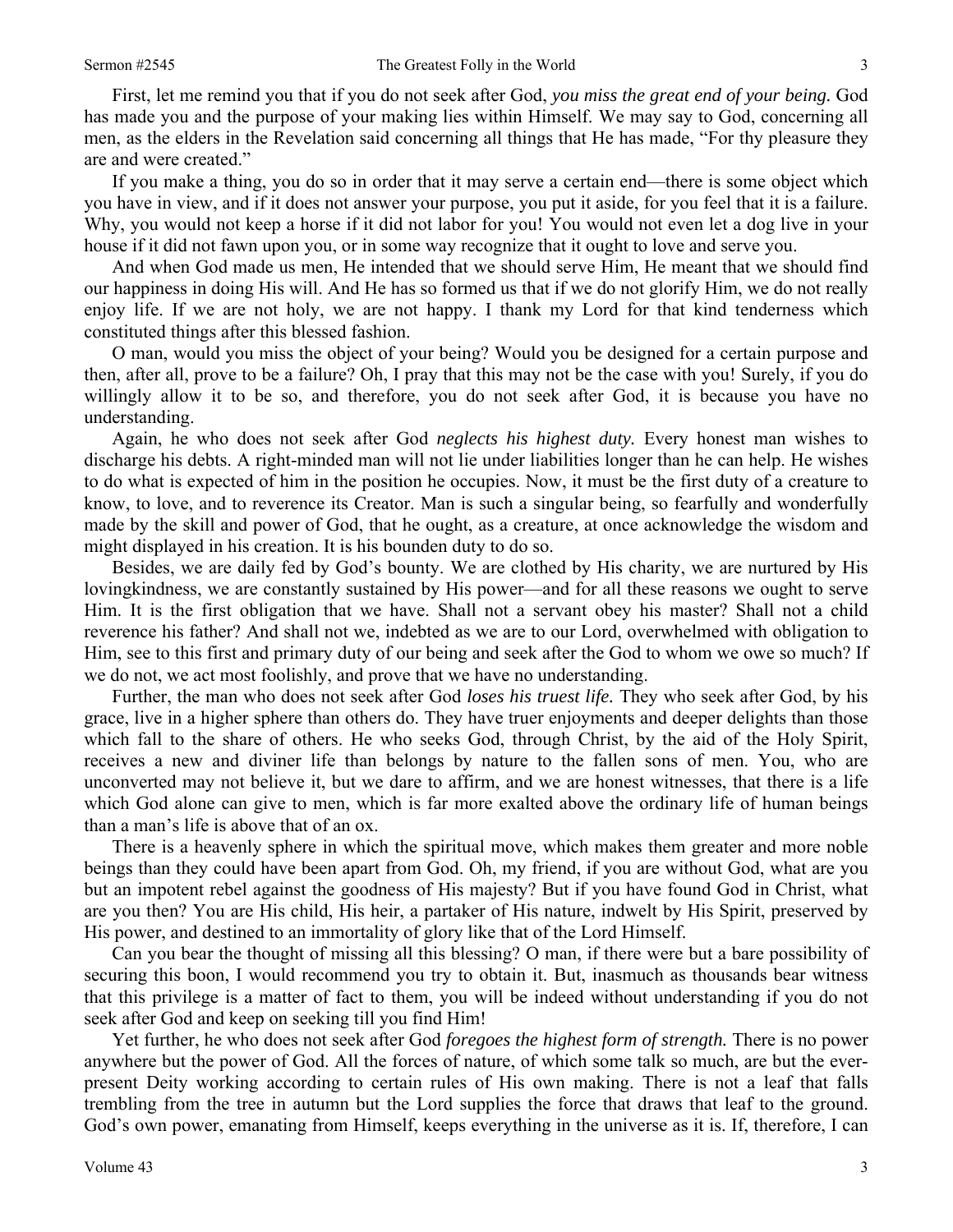link myself with God—if my heart desires to fulfill His purposes—if in prayer I seek His help and if by faith I get it—what a strength I have. What troubles I can bear, what sorrows I can endure, what labors I can perform, what hopes I can indulge, what elevated joys I can obtain, if I have but God with me!

 O men, surely you do not love to be feeble! Every man wishes for power, that is an ambition which most if not all of us cherish, but the noblest power there is anywhere is that power which God gives to those who seek Him. When God is willing to gird the feeblest of mankind with His own omnipotence, he who does not come to the fountain of all strength is, surely, a man who has no understanding.

 Besides, let me also say that he who does not seek after God has missed *the highest glory of his being.* As I think of it, it does seem wonderful that I, the creature of an hour, who shall soon dissolve back into dust and be as nothing, yet have within me an immortal spark of heavenly flame and I am permitted, with my soul and mind, to commune with God, to speak to Him, and to hear Him speak to me—ay, that I should receive from God His own self in the person of His dear Son, and yet more, that I should be allowed to give myself to Him and offer to Him the daily sacrifice of prayer and praise and so to give Him pleasure.

 By nature we are linked to materialism and are but as the dust on which we tread. When it is blown by the wind and flies into our eyes, it seems to say, "I am akin to you. I am your brother and I have come to make you smart, and to feel your own insignificance." Yet, for all that, we who have sought after God and who have found Him, are the brothers of the Eternal Christ and the children of the Everlasting JEHOVAH. The King of kings and Lord of lords has adopted us into His family and put into us the spirit of adoption, whereby we cry even to the God of all the earth, "Our Father, who art in heaven." This is sublimity itself, and not to seek to obtain this honor shows a gross want of understanding—this is, indeed, the greatest folly in the world.

 Moreover, my dear brethren, if we do not seek after God and do not find Him, *in the end we shall lose everything.* Suppose we live in this world simply to hoard up money? Is it a sublime thing to have it reported in *The Illustrated London News* that we died "worth" so many thousands of pounds? What is the good of such a notice as that? Or suppose we gain honor and fame, so that our names are handed down to posterity? Will that charm the ear of death, or keep a single worm from devouring our body in the grave? What is the use of fame—the breath of men's nostrils—when it is gained by flattery, or by doing that which God would not have us do?

 Is there anything worth living for except our God? To die without God, oh, what an eternal loss is that! To wake up in the world to come and to have no Heavenly Father, to have no Advocate in the day of judgment, to have no Rock of refuge to hide under in the last tremendous day! O sirs, if you seek not God, you are indeed fools. I dare not use any milder expression than that.

 We are all fools that we did not seek Him earlier, but if we permit age to tell upon us and our God is still not sought, then write upon us that word, "FOOLS!" in capital letters and speak it with an emphasis, for so we deserve to be described. The first thing that a man who wishes to be accounted wise should do is to know his God and to be right with his God.

This must suffice concerning that first point—not to seek after God, argues a want of understanding.

**II.** And now, secondly, let me say that THIS WANT OF UNDERSTANDING IS VERY COMMON AND TAKES MANY FORMS.

 This is one form of it, *the man sinks to mere brutishness.* He lives for nothing else but this world. I will suppose that he is a poor man. He gets up very early in the morning and trudges off to his work. He toils hard all day and when night comes, he returns home, goes to bed, and falls asleep. The next morning, the big bell rings, the man gets up, and he works just as he did yesterday. Six days in the week he works and toils. On the seventh, probably, he rests a bit, but he has no thought of God even then, and all the week he just keeps on work, work, work, work, work, work.

 There are thousands upon thousands of our fellow men whose life consists in going round, and round, and round, and round, and round, and round, like a poor horse in a mill, never getting a bit further. They are just where they were when they were young and they know no more than they did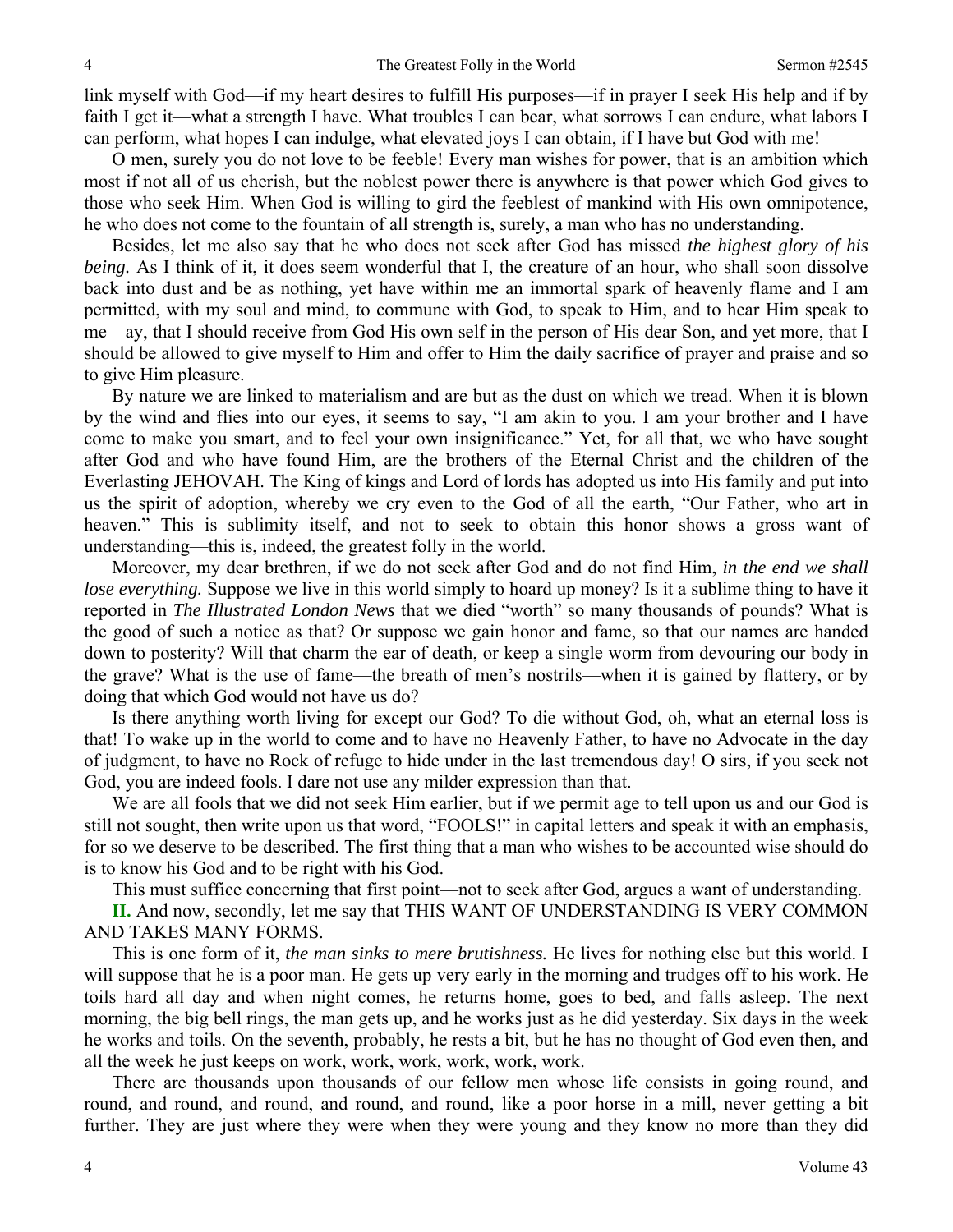then. They are just consumers of so much bread and meat, that is about all they are, and sometimes there is not enough of that to satisfy them.

 Then look at the upper classes, as they consider themselves. What multitudes there are of them who do not do half as much as the poor man! They have so little to do that they have to invent plans to "kill time." They call upon one another and leave bits of pasteboard bearing their names and titles, and bow and scrape and talk in an affected style, and think themselves wonderfully important, when all the while they are simply wasting their time laboriously doing nothing at all! That is a summary of their whole life.

 You may take the lives of hundreds of wealthy men and when you have compressed them, they will not make a single square inch of anything that is worth having. Their talk, perhaps, would cover miles of *The Times* newspaper, but the real, true life that there is in multitudes of our fellow citizens in this city is microscopic, or even less than that. Often, there is nothing whatsoever in it, and the reason is because they do not seek after God. This mode of living turns a man into a mere beast.

### *"Like brutes they live, like brutes they die***."**

 The meadow, if it be but flat, and the grass up to their knees, quite contents them. If there be a standing pool of water and but few flies, and not much of being driven from meadow to meadow, then they are perfectly satisfied, and they say that they have had "a good time." Poor brutish creatures! God preserve us from being like them! These are they who have no understanding and seek not after God.

 Yes, but we have some better people than these! There are some who seem to have understanding, yet they seek not after God, because although they think a great deal, and see a great deal, yet they never see God. *They are blind philosophers*. A man goes out among the mountains of Switzerland, or he sojourns among the lakes of Cumberland, or he goes down to stay at the seaside, and when he comes back, you ask him what he has seen. He says that he has seen certain laws in action and he tells you that the laws of nature are wonderfully operative.

 You ask him, "Did you see God?" He replies that he did not think about God and he did not want to think about Him. To him, there was no God where he went. You know what our Savior said to His disciples, "Blessed are the pure in heart, for they shall see God." The man who has his heart cleaned has also had his eyes cleansed—and when he looks upon nature, he admires the laws which God has made, but he admires much more the God who made them.

 As he looks up to the sky in the eventide, and sees the varied light and shade, he blesses the God whose breath raised up the clouds and whose pencil painted them. There is not a flower in the valley but speaks to him of the Most High, nor even a drop of spray, as it leaps upon the shore from the crest of the wave but makes him remember the God who holds all the waters in the hollow of His hand.

 It is a great pity that people should go into any man's house and see there everything except the man himself. They admire his carpets, they rejoice at the regularity with which the meals are put upon the table, they see that there are certain laws that make provision for the breakfast and the dinner of all the household. They approve of the "laws" which have kept the house clean, and the "laws" which have decorated it, and the "laws" which govern everything. But where is the master who made those laws? Alas! they do not want to see him. They like to look at what he has provided. They like to sit with their legs under his mahogany, but they do not want to see the master of the house. Surely, this must arise from a lack of understanding.

When I am staying with a friend, I am pleased with his entertainment, but I want to spend as much time as possible with *him*. And I can truly say that I have been much more pleased to stay with a Christian man, whose means were very straitened, than I have to lodge with some of the great ones of the earth with whom I have had but little Christian fellowship. It is the host, and not his dinner, that makes the true enjoyment of a visit.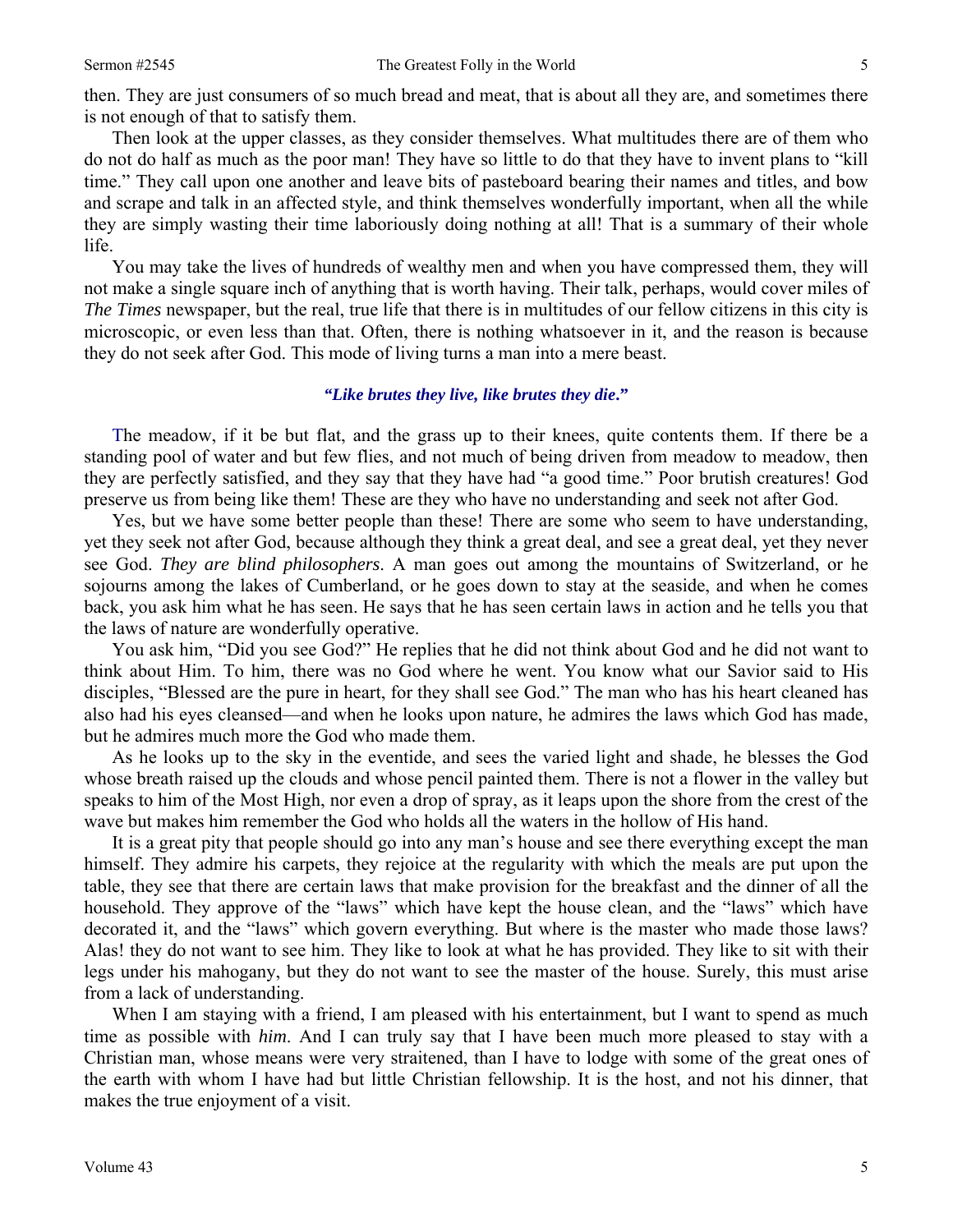And in the world, it is God Himself, not His laws, nor all the products of them, that affords us the highest joy. As he would be unwise who paid a visit and forgot to commune with his friend, but only noticed his house and grounds, so is he most unwise who, in this matchless world, sees everything save Him who is everywhere and who made it all. This is folly, indeed.

 There are some people of another kind who, though they seem to do so, do not really seek after God, but only have *a form of religiousness, without any reality.* There are persons who go to a church or a chapel, but they have no spiritual understanding and they do not seek after God. Some go to a service because they want to hear a certain man preach—if he is not there, off they run. Some go to see certain ceremonies, or to take part in a mere formal ritual. There are prayers, and collects, and Psalms, and chanting, and so on—and they like that sort of thing—but they do not worship God in it all.

 Others come to a place of worship where everything is done with the greatest simplicity. They like it, but that is all, they have not sought after God. They have been to a place of worship and they are quite pleased with themselves—they evidently feel that they have done something that is most praiseworthy. The Sunday has passed very pleasantly and they go to sleep at night, but what do they mean by it all?

What do *you* mean, dear friend, if I have been describing you? You have gone through this form of worship, but you have not sought after God. I am sick of this empty religiousness. We see it everywhere. It is not communion with God, it is not getting to God. Indeed, God is not in it all. Some even say prayers regularly, have family prayer, and read portions of the Bible, too, in due season, but God is not in it all. O sirs, if you are going to be content with the husks of outward ceremonies and of formal religiousness, and think that you can live on these, you are sadly mistaken! The true life of your soul cannot feed on these outsides—it wants the kernel, which is God Himself. Oh, to seek after God!

 I would rather find God beneath a shed with half-a-dozen poor working men, than I would go and see the gorgeous ceremonies in a cathedral where God is not present. It is not the place, it is not the form, it is not the garb, it is not the sweet tone of song or music—it is getting near to God that is the allimportant matter. Whatever else we do—whether our service is plain as a Quaker's, or gorgeous as a Romanist's, if we do not seek God, it is all nothing—a bottle of smoke and it shall come to nothing. The outward ceremonialist has no understanding, for he does not seek after God.

 I shall go a little further, even, than that, for I believe that there are some who make their religion to consist in *orthodox beliefs without any real seeking after God*. God forbid that I should think or say anything against orthodox beliefs! Be as orthodox as ever you can and hold to nothing but the truth of God, but you know, you may say that you believe the truth, you may even fight for it—you may be a Calvinist to the backbone, if you think that to be the best form of Christianity—yet, after all, you may never have truly sought after God.

 What you believe is not unimportant, but it is often more important that you should seek God in what you believe, and that you should never be satisfied unless you really find Him in it all. You must have a Father in heaven, or you are orphans indeed. You must have a Savior, or you are lost forever. You must have the Holy Ghost, the Quickener, or you are still dead in trespasses and sins. These come not by mere outward forms and ceremonies, or by a dead creed—there must be a divine work upon the inner man, the power of the Spirit of God working in us, to will and to do of His good pleasure. And we must seek after that, or else we shall have no true understanding and we shall obtain nothing worth having.

**III.** I must not keep you longer than a minute or two while I just refer to the last point, namely, that THIS WANT OF UNDERSTANDING OUGHT TO BE REMOVED.

 I wish that it might be removed even now. My heart longs that it may be so with some dear friends here whom I love. I can see them and I can truly say that, for years, I have never seen them in this place without praying distinctly for them, yet I fear they are not at present brought to know the Lord. I would like to say to them—Dear friends, you know that you ought to seek after God and you know that you never will be happy till you do. You are often a good deal troubled about this matter. Then why not seek the Lord at once? We have often had God's blessing in this house of prayer, and I hope that some will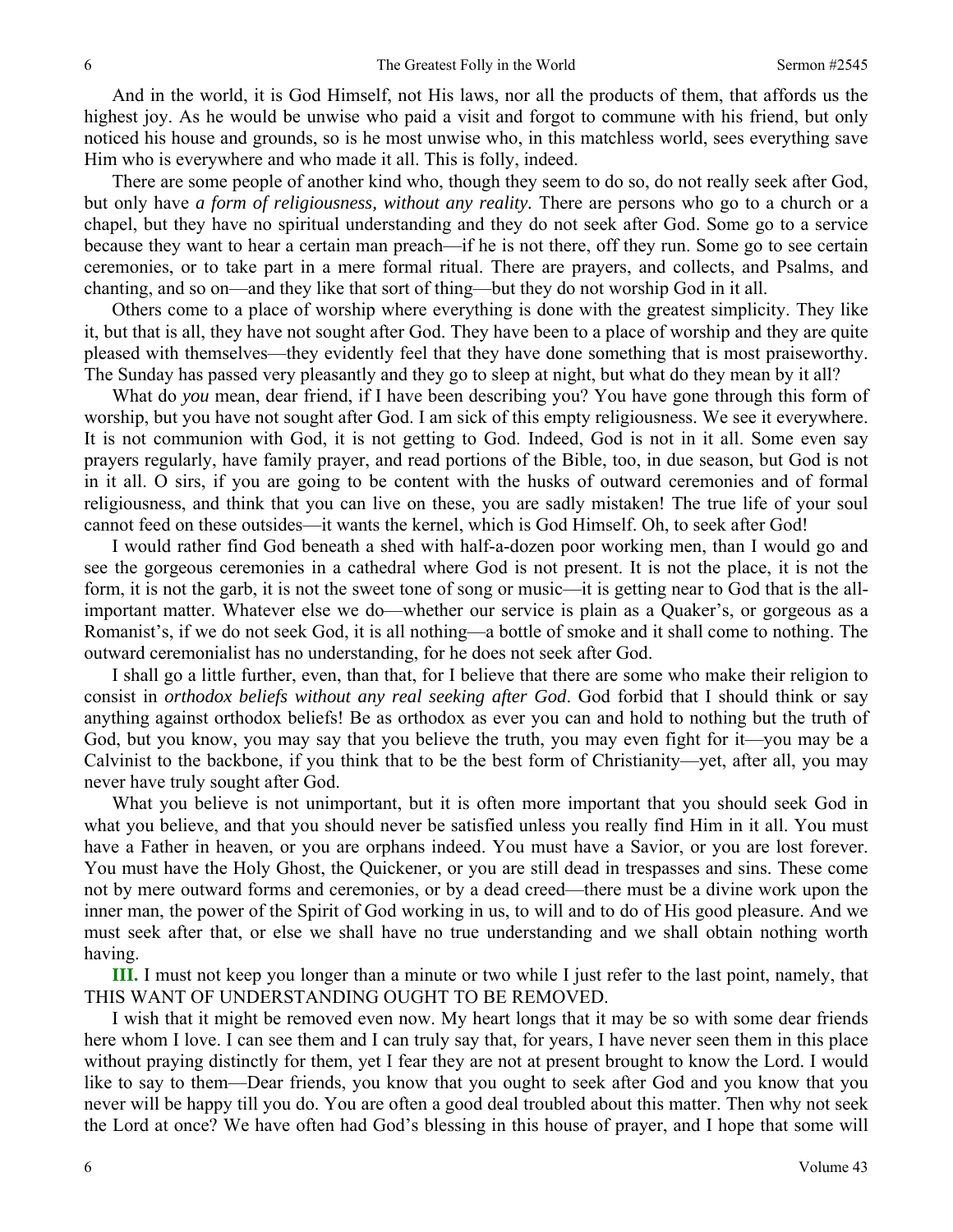find the Savior at this service. Will *you* be among them? Just listen to these closing sentences of my sermon and try to follow me step by step to the end.

 If you would get a good understanding and seek the Lord, *begin by confession.* That is the way for you to commence who have hitherto neglected concern for your souls. Confess your neglect, own your want of understanding. Acknowledge that it has been an unwise thing to run the awful risks that you have run, for you might have been dead before now—and if you had been taken away, where would you have been?

 I would not have any of you run these risks any longer. If you are of a speculative turn of mind, speculate with your gold if you can afford to lose it, but do not speculate with your soul. Do not, as it were, gamble with heaven and hell, as some are doing. Confess that you have been unwise, for, often, a confession of ignorance is the doorstep to knowledge. He who begins with regret will end with rejoicing. And when you have thus confessed to God, then set your face with determination to seek the Lord.

 First, *seek forgiveness for the past.* God proffers it through the precious blood of His dear Son. Then say to Him, "Lord, I trust in Jesus. Give me pardon for all the past." Then ask Him to renew you, to give you a new heart altogether, that your desires may be changed, that you may not have that longing look after Sodom, which was the ruin of Lot's wife, but that you may part with all your friends in the City of Destruction and run from it, and seek the Celestial City and joys that last forever. Pray God to help you to do so now.

 When that is done, go on your knees and *cry to God to manifest Himself to you.* What you want, beyond all else, is God. I gave you this illustration, the other day, but I repeat it for the benefit of any who were not with us then. Here is a little child that we have picked up in the gutter, a poor, miserablelooking child. Look at it! It is foul, it is diseased, it is starved, it is famished, it is naked, it is ready to die. What does that child want?

 Now, you mothers, come and look at it and tell me what it wants. Take out your black-lead pencils and a long strip of paper, and make out a list of what it wants and when you have done, I will undertake to tell you what it wants in one word—*that little child wants its mother.* And if it gets its mother, it will get everything else that it needs.

 What you want, poor sinner, in order to make you right, is this, and that, and the other—you want such a number of things that I cannot stay to make out the list—but in one word, *you want your God.*  And if you get your God, all will be right with you.

 "Oh, but I am such a sinner!" says one. God is ready to pardon. "Oh, but I have such troubles!" "As thy days, so shall thy strength be." "Oh, but you do not know what evil companions I have!" "Certainly I will be with thee," says the Lord, and His presence will make you strong to overcome them all. "Oh, but I am such a wayward, fickle creature!" I know you are, but God says, "fear not, thou worm, Jacob; I will help thee." Only put yourselves into the keeping of God and all will be well.

 Do not say, "I shall go and see such-and-such a good man," or, "I shall try to have a talk with the Pastor." You do not need them—they may be of some use to you another time—but just now, what you need is your God. Oh, if you stop short at your minister, you might just as well have stopped before! He who goes to his priest has gained nothing. If he would really get what he needs, he must go to his God.

 Judas went to his priest and then went out and hanged himself, and I do not wonder that he did so. But go to God and confess your sin, and trust in Jesus, and you will not want to hang yourself after that. When you have God as yours, then you have rest, peace, pardon, joy, help—help in time and help in eternity.

 Oh, happy was the day when first I sought and found the Savior! I have never repented it. I have never met with a man who did and I shall never meet with such a man. Come you, and seek Him. "If thou seek him, he will be found of thee." He waits to be gracious. "Seek ye the LORD while he may be found; call ye upon him while he is near." It seems a very commonplace thing to hear me talk to you in these very simple tones with no kind of pretense at oratory.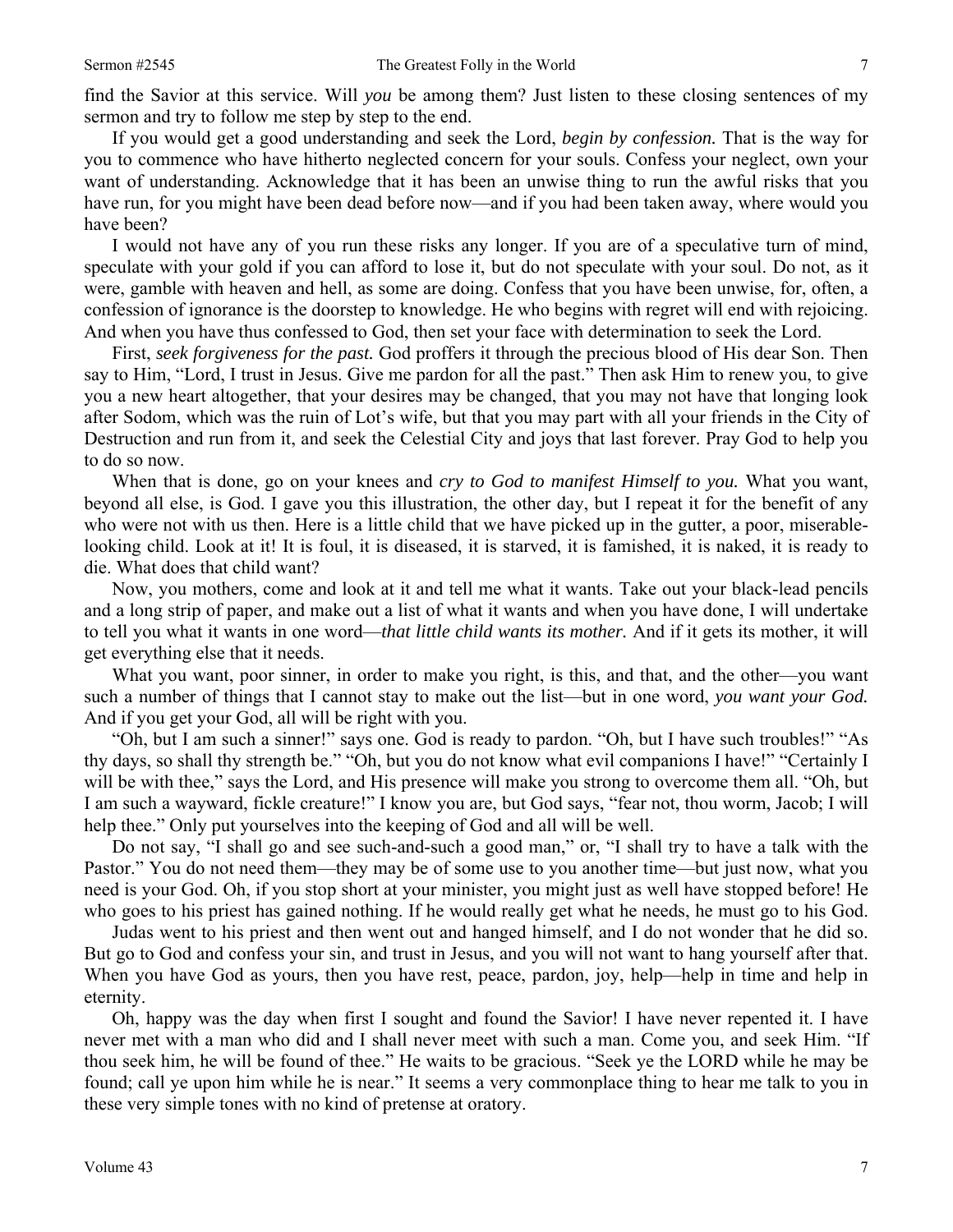But I wish, somehow, that I could get hold of the hand of you who hesitate, you who linger, and say to you, "O dear friend, seek the Lord!" As you love yourself, do seek the Lord. As you would be happy, seek the Lord. As you would lead a life that shall be noble and pure, seek the Lord. As you would stand without trembling when the heavens are on fire, seek the Lord. As you would live forever when the sun is turned into a black coal and the moon is like sackcloth of hair, and the stars have fallen like withered leaves from the bough—as you would be eternally blessed, seek the Lord.

 And as you would escape the eternal destruction from the presence of the Lord, seek you His face. As you would escape that awful word which Christ pronounced and which, therefore, I dare not soften— "These shall go away into everlasting punishment." As you would escape that,

#### *"Come, guilty soul, and flee away Like doves to Jesu's wounds,"*

and may His good Spirit receive you even now. And to His name shall be praise forever and ever! Amen.

#### **EXPOSITION BY C. H. SPURGEON**

#### *Matthew 15:1-20; 29-39*

**Verses 1-14.** *Then came to Jesus scribes and Pharisees, which were of Jerusalem, saying, Why do thy disciples transgress the tradition of the elders? for they wash not their hands when they eat bread. But he answered and said unto them, Why do ye also transgress the commandment of God by your tradition? For God commanded, saying, Honour thy father and mother: and, He that curseth father or mother, let him die the death. But ye say, Whosoever shall say to his father or his mother, It is a gift, by whatsoever thou mightest be profited by me; and honour not his father or his mother, he shall be free. Thus have ye made the commandment of God of none effect by your tradition. Ye hypocrites, well did Esaias prophesy of you, saying, This people draweth nigh unto me with their mouth, and honoureth me with their lips; but their heart is far from me. But in vain they do worship me, teaching for doctrines the commandments of men. And he called the multitude, and said unto them, Hear, and understand: not that which goeth into the mouth defileth a man; but that which cometh out of the mouth, this defileth a man. Then came his disciples, and said unto him, Knowest thou that the Pharisees were offended, after they heard this saying? But he answered and said, Every plant, which my heavenly Father hath not planted, shall be rooted up. Let them alone: they be blind leaders of the blind. And if the blind lead the blind, both shall fall into the ditch.*

 Teacher and taught, Pharisee and disciple, "both shall fall into the ditch." Great responsibility rests upon the blind leader but not all of it, for great responsibility also attaches to the blind follower. He should not follow a blind leader, he above all others needs a leader who can see. It is a pity that the man who can see should follow a blind leader, but if a man cannot see at all, then is he doubly unwise if he has a blind leader.

**15-16.** *Then answered Peter and said unto him, Declare unto us this parable. And Jesus said, Are ye also yet without understanding?* 

 It was not a parable, it was a plain piece of simple language that the Savior had uttered—"Not that which goeth into the mouth defileth a man; but that which cometh out of the mouth, this defileth a man."

**17-18** *Do not ye yet understand, that whatsoever entereth in at the mouth goeth into the belly, and is cast out into the draught? But those things which proceed out of the mouth come forth from the heart; and they defile the man.*

 It is not that which we eat that defiles us. If it is such food as we ought to take, it builds up the body. If it is improper food, it may injure the body, yet it is not in itself capable of being regarded as sin. But a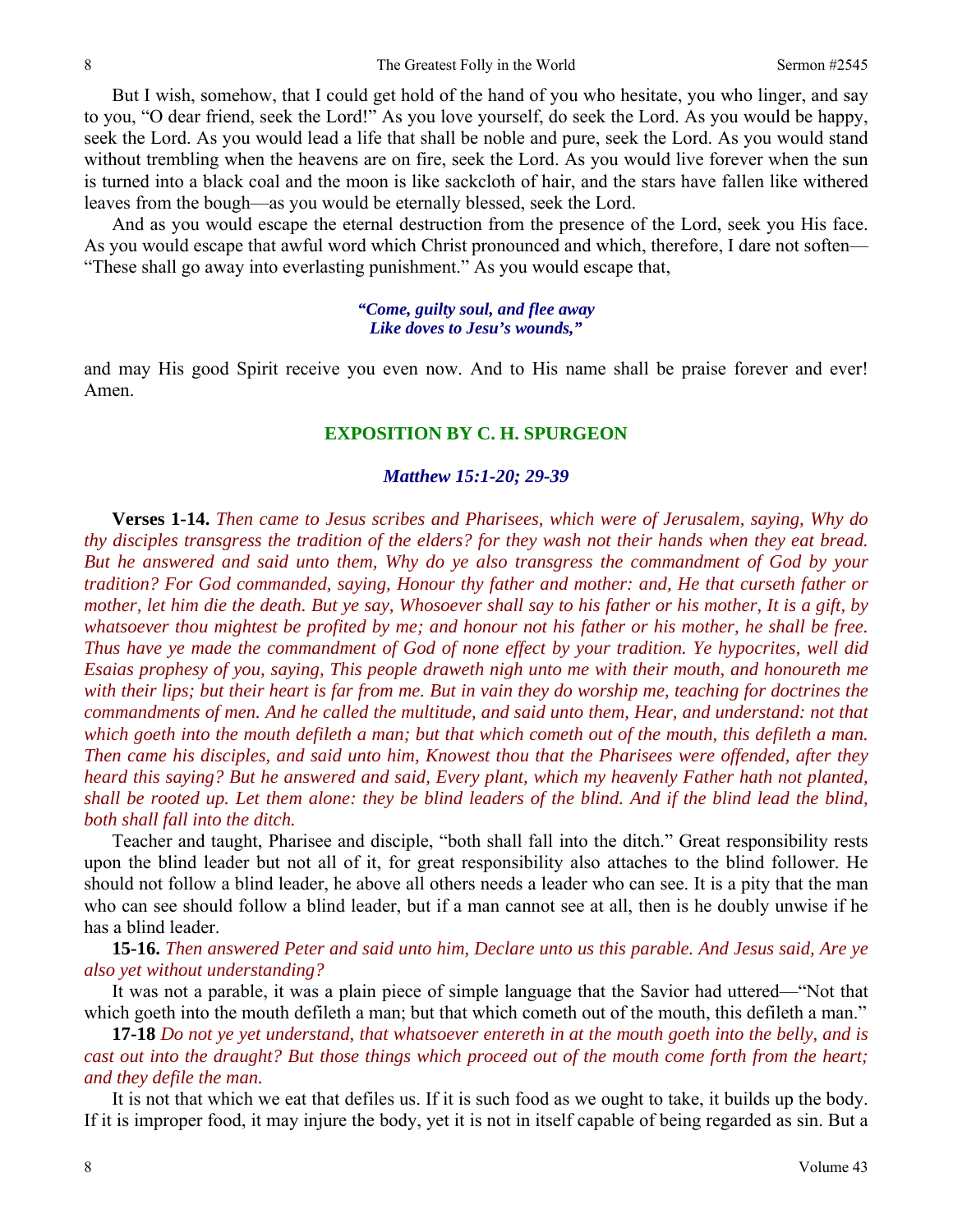spiritual thing—a thought, a desire, an imagination— comes out of the heart, and if that is evil, it does defile the man.

### **19.** *For out of the heart proceed evil thoughts, murders, adulteries, fornications, thefts, false witness, blasphemies:*

 What a horrible den the heart itself must be, then! If all these evils come out of it, what a nest of unclean things it must be! A dreadful sight to the all-seeing God must be an uncleansed human heart. Let me read this verse again—"For out of the heart proceed evil thoughts, murders, adulteries, fornications, thefts, false witness, blasphemies." All these evils come out of the heart of man, out of such a heart as yours until it is renewed by grace. Though you sit very attentively in the house of God, unless His grace has changed your heart, all these evil things are there, and they only want an opportunity to come out and reveal themselves.

**20.** *These are the things which defile a man: but to eat with unclean hands defileth not a man.* 

 You should understand that the washing here meant was not such as you and I give our hands when we feel that we have soiled them with our labor—then it is very proper to cleanse them. But this was a ceremonial washing which the scribes and Pharisees would have everybody give, whether his hands were clean or not, before he sat down to meat, and was a mere piece of absurdity, if not something worse. Yet they magnified it into a most important matter and our Savior here shows what an idle thing it was.

**Verses 29-32.** *And Jesus departed from thence, and came nigh unto the sea of Galilee; and went up into a mountain, and sat down there. And great multitudes came unto him, having with them those that were lame, blind, dumb, maimed, and many others, and cast them down at Jesus' feet; and he healed them: insomuch that the multitude wondered, when they saw the dumb to speak, the maimed to be whole, the lame to walk, and the blind to see: and they glorified the God of Israel. Then Jesus called his disciples unto him, and said, I have compassion on the multitude, because they continue with me now three days, and have nothing to eat: and I will not send them away fasting, lest they faint in the way.*

 Was not that a most gracious utterance? "I will not send them away fasting." What confidence the disciples ought to have had that the people could be fed, and would be fed, when the Master gave that solemn promise, "I will not send them away fasting, lest they faint in the way."

**33-34.** *And his disciples say unto him, Whence should we have so much bread in the wilderness, as to fill so great a multitude? And Jesus saith unto them, How many loaves have ye?*

 That is always a good form of inquiry—"How many loaves have ye?" How much grace have you? How many gifts have you? How much ability have you? Are you using it all? Have you consecrated it all to the Master's service?

**34-35.** *And they said, Seven, and a few little fishes. And he commanded the multitude to sit down on the ground.*

 It is very wonderful that they did as He told them. They could not see anything to eat, and yet, when He bade them sit down, they obeyed Him and did so. Thus the Lord prepares men's hearts for the reception of the Gospel. I do not doubt that whenever we go faithfully forth to break the bread of life, the Lord makes the people sit down in readiness to receive it.

**36.** *And he took the seven loaves and the fishes, and gave thanks, and brake them, and gave to his disciples, and the disciples to the multitude.*

 Notice the order of our Lord's action—thanksgiving first, and then the breaking of the bread. We do not always thank God for what we have already received, but the Lord here sets us the example of giving thanks for what is yet to come. For the multiplied loaves and fishes, He first gives thanks, and then passes them to His disciples to hand to the multitude.

**37-39.** *And they did all eat, and were filled: and they took up of the broken meat that was left seven baskets full. And they that did eat were four thousand men, beside women and children. And he sent away the multitude, and took ship, and came into the coasts of Magdala.*